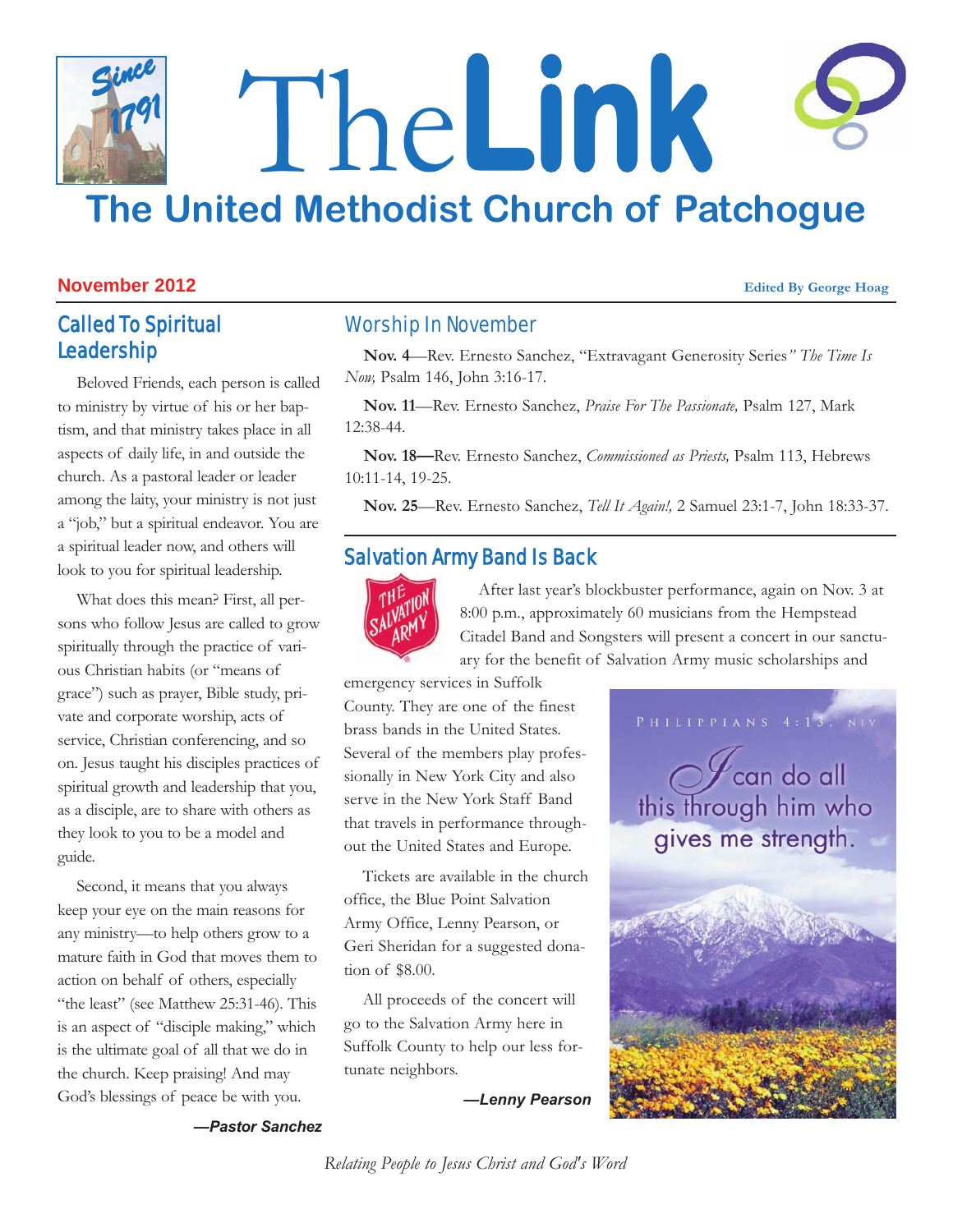# Circle of Concern

#### *For Joys:*

For the wedding of Dawn Donovan and Steven Rice.

#### *For Guidance:*

Barbara McAllister, Ray Clark, Cat Placement and Rescue, Michael Amarati, Philip Demacos, Joanne, Rose Conti, Lisa Prince, Joan, the Neuman family, Wilfredo Franco, Monica, Patrick Keena, Sheila Dreaper, Sofia and her family, John Casale, Our Troops and Veterans; Dean and family, Rachel Nason, Carlos Alvarado, Tim, Paul, Christine, Carol Moore, Raquel Miller, Emma Easley, Tom, Mike, Matt, Brian, Justin, Ray Anderson, Lori, Irene Catalino, Justin and Dean Angell, Pat, Lisa, Ben and baby Anna, Heather Reiss, James Wright's Grandmother, Barry Burrell, Linda, Stephen Martin, Purificato Family, Ashley Lauren, Linda Morgan, Luigi, Maureen, Tom Mansfield and friends, Emma Evelend, Lisa, Barbara Rago, Catherine Weber's aunt, Esmeralda Coppola, Carmen Marrero, Loriann, David, Kathleen Russo, Alicia Evans, Debbie Holand, Jemma, Barbara, Katie, Anna, Suzanne, Amanda Garcia, Doris May, Margaret, Lois, Laurie, Bonnie Smith, Debbie Turpeau, Julio, Lisa, Paul Walkawitz, Debbie, Tom Kerr, Laura Jacobs, Sarah and Justin Tann for a healthy pregnancy and birth of their first child; Barbara Jehle, Elise Gavrock, Steve, June Barile, Luke Gonzalez, Debbie Reading, for comfort and healing for Raymond and Randy Prince on the passing of Tina Prince, the Elam Family, Paula Rowe, Jennifer Femister and family, Joann Henn, Steve McCarthy, Bruce Kirschner., Elaine and family, Lillian Aparicio, Marge Prince, Stephen, Lisa, Rich Azzopardi, Carolyn Seus, Rosemary Swartz, Joe Tucker, Kevin Stieger, Melanie Schnieder, Connie Castogua, Beth E. Glash, Abdiel Sanchez, Marybeth Losch and family, Joan Curtis' sister, Michael Emmel, Joseph Emmel, Medero family, Kim Kluge and Emily Zeh.

#### *These Who are Hospitalized:*

Josh Boneventure, Frank, Nana Grace, Nancy Marshall, Bertha Smith, Lee Hollowell, Mary Payne, Debbie Fiore, John Vanderzalm, Layden John Clark, Mary Zatorski, Dan, Ernest Boyd, Chris, Phil Ianello, Emily, Mike D., Joseph Hawthorne, Emma Rasley, Angelo, Kelly Seeman, Rebecca Hendersen, Gil Brown, Pat Ward, Pat, Christina Broom, Barbara Asmus, Susanna Davies-Pepper, Mike Welsh, Joyce Ferrrante, Kathleen Russo, Caroline Moore, Amelia McCarthy, Ronald Mansell, Linda Carrol, Carmelo Espiritu, Doc McNight, Maureen Grippi, Debbie Turpeau, Rich Kaufold, Michael T. Batttaglia, Cheryl Keeley, Andrew Wittman, Jr., Al Monteverdi, Henry Ohlsen, Carolyn Venator, Gladys Messias and Laura Magill.

#### *These at Home:*

Joseph Weinzettle, Natalie Burnett-Lynch, Kathleen Chodorski, Kyra McCarthy, Debi DelRossi, Belle Barile, Tom Furman, Lisa Lopez, Dorotea Sanchez, Mary Jones, Timothy Oliva's Aunt Susan, John Krulger, Shelly Granger, Marie Lino, Marta, Donna Herrick, Philip Rudolph, Jytte & Nils Sorensen (Geri

Sheridan's relatives in Denmark), Sandy Burrell, Ted Davies, Lorraine Greco, Emily Navidad, the Moultrre Family, Kim Farrel's daughter, Ceil Witt, June Barile's parents, Muriel Vilar, Guillermina Alverio (Pastor Sanchez's mother,) Catherine Interrante, Arthur Rice, Glenn Hollins, Beth Widera, Marie Cirillo, Bob Ruggiero, Pat Addison, Eugene Smith, Don Wilson, Linda Werner, Amelia Devery (Gail) shut-in at home, Pat Q. Bayne, Cheryl Keeley, the McCarthy family, Mike Battaglia, Al Montverdi, Janet Monteverdi, Clifford Meachcum, Mia Maher, Paula Rowe and Albert Eid.

*\* Please contact the Church Office if someone should be removed or added*

#### *These who are in Rehab or Nursing Care Facilities:*

**Alice Zahnd** in Patchogue Nursing Center, 25 Schoenfeld Blvd., Patchogue, NY.

**Hazel Nargi** in McPeak's Adult Home, 286 N. Ocean Ave., Patchogue.

**Rachel Nason** in McPeak's Adult Home, 286 N. Ocean Ave., Patchogue.

**Esther Davies** in Brookhaven Health Facility, 801 Gozzolla Drive, E. Patchogue, NY 11772 Room 78D 631- 289-3150.

**Peter Moor** in Veteran's Home at Stony Brook University Hospital, Stony Brook, NY.

#### **Make your Prayer Request on line at PatchogueUMC.Org**

The deadline for contributions to the December edition of **TheLink** is November 9. Please e-mail your copy to gbhoag@optonline.net.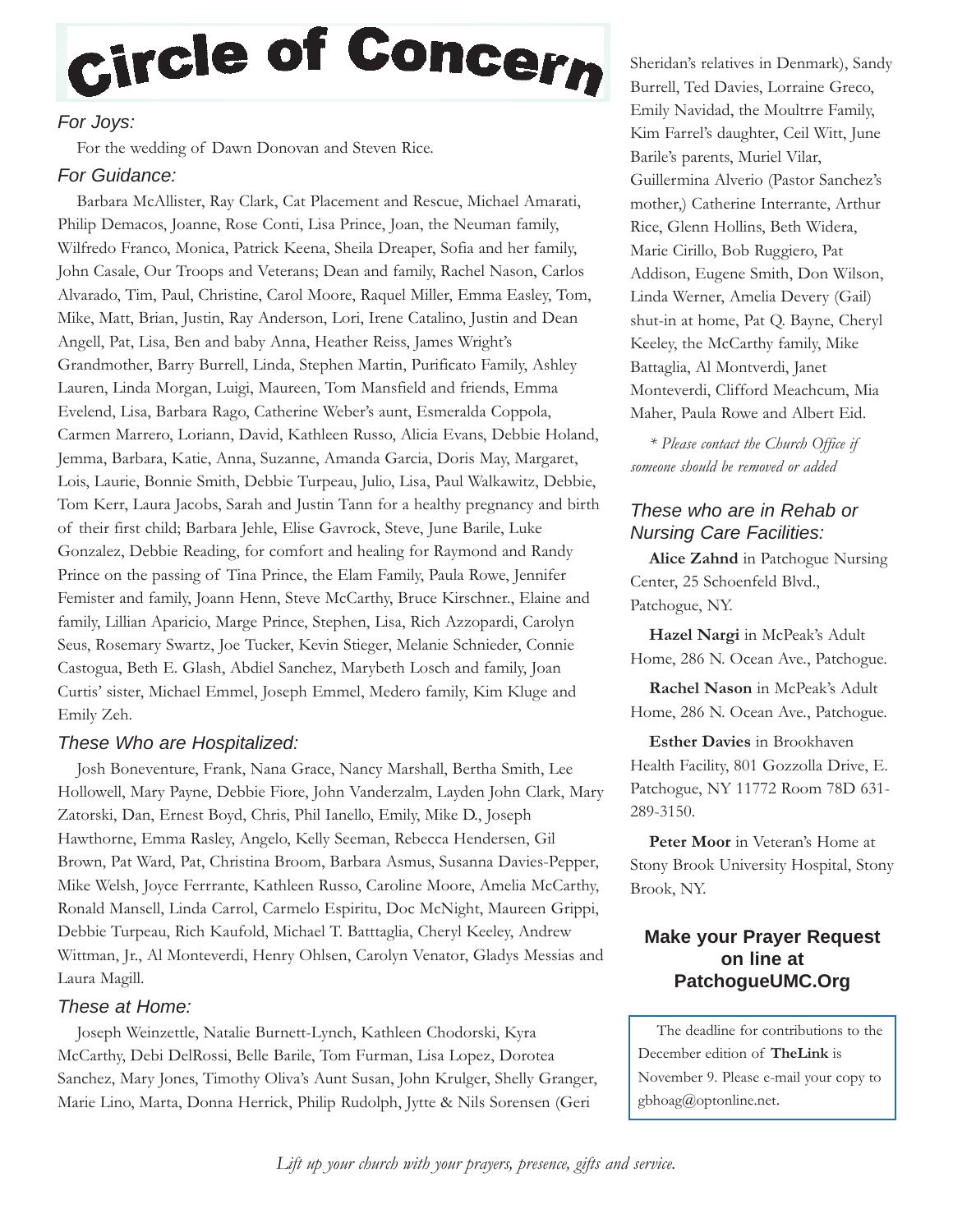#### **Stewardship**

We of the United Methodist of Patchogue are a caring and loving church that is reaching out to the community. We are evolving to stay relevant in the current times.

Jesus urges us to feed the hungry, clothe the needy and tend to their spiritual needs. This we are doing through many programs of outreach and missions.

The Salvation Army is holding Bible Classes, worship gatherings two Sundays a month. These are to prepare cadets in the Army to go out and preach the gospels of Jesus Christ. The classes are open to church members and friends at 6 PM. They hope to go to three and possibly four Sundays a month.

The many outreach programs now take up almost every evening of the week except Saturday. Our Food Pantry feeds and clothes dozens each week through the hard work of Jean and Jim Miller. Wesley Dinners, under the able leadership of Barbara Becker and her dedicated committee, have been feeding the hungry for many years now and each Thanksgiving. AA (Alcoholics Anonymous) meets Monday and Tuesday evenings, and on major holidays. NA (Narcotics Anonymous) meets every Friday evening. Recovery also uses our church Friday evenings to help others. ESL (English as a Second Language) meets Tuesday evening. Our church was the first in the area to work with Head Start. Early Head Start now uses the entire first floor of Wesley Hall. Bible Study is held every Wednesday evening at 7 P.M. by Debbie and Don Kolacki. All are welcome.

The church yard sale in September was a great success. There was a large turn out of the congregation to bring and buy items. It gave many of us a chance to see how well Pastor and Ivette take care of the parsonage. What a transformation, the yard looks great. Thank you both for your hard work. Pastor cooked hot dogs and hamburgers for the workers and for selling to a few of our customers. Thanks to new members Janice and John Hofmann for supplying the hot dogs and rolls. Later Steve Rice bought more hot dogs, hamburgers and rolls. He also supplied coffee and donuts. Bob Prince invited our customers to come and worship with us on Sundays. Thanks to all who made it a great day.

Our Senior MYF meets during Sunday School with Don Kolacki, our "Children's Moments" narrator. The MYF will be our lay speakers and ushers on one Sunday each month. They did a great job on October 7, Communion Sunday.

The Junior MYF, under the leadership of Raquel Miller, will be participating in the Lupus Walk at Eisenhower Park on Sunday, October 21. The walk begins at l0 AM, but you must register at 8:30. Those interested in participating can call Raquel at 224- 5199. You can register on line at www.lupusliquleensls.org/walkalongforlupus. Flyers are available at church. For more information call 1-800-850- 9000.

The Junior MYF will be participating the first Saturday of each month in the Peanut Butter and Jelly Gang mission. The sandwiches are made on an assembly line basis, and help feed some l30,000 people on Long Island each week. Churches and other groups volunteer to make sandwiches each week at numerous locations. Our kids have to be at the Commack UMC at 8 AM. Our kids need your help in this mission. Volunteers are always appreciated to drive and help making sandwiches. Bread, peanut butter, jelly, paper plates, plastic sandwich bags and paper towels are needed to continue this important work.

A box will be in the office for these donations. Please support our MYF in their mission to feed the hungry on Long Island.

Many have been generously giving of their time and talents. Geri Sheridan filled in for Chris, our administrative assistant, while she was on vacation. Thank you Geri for this and all you do at the church.

Lenny Pearson, Carolyn Willis, and Jose Garcia spent more than a day trimming the shrubs around the church. Their labor of love makes our church appear so much nicer and well kept. Thanks for a job well done.

Another good steward is Bob Rogers who re-painted the steps of three of our outside staircases. Weather permitting, he hopes to paint the outside pillars and woodwork around the church street entrance to the office. For visitors, this is the first thing they see as they enter the church. A good appearance here reflects on us as a congregation.

We would like to thank new member Gary Graves for a great presentation on Masons in our Revolutionary War. This was given for the DAR (Daughters of the American Revolution) and members of our church on October 6. After the presentation Gary worked with me to change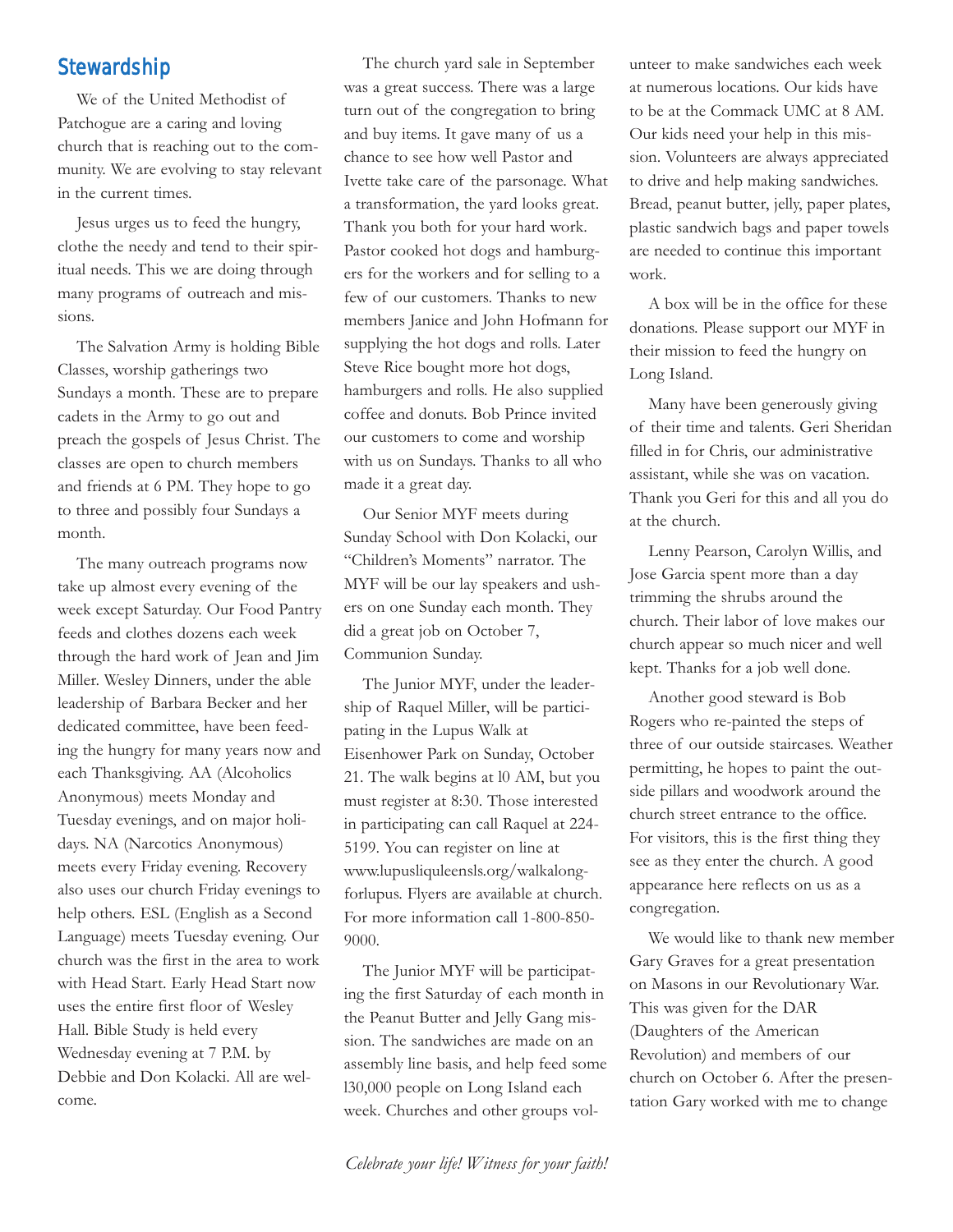the clogged leaders outside the sanctuary facing South Ocean Avenue.

Thanks to George Hoag we have received a six month extension for the matching grant from the New York State Sacred Sites Fund. We have raised \$12,000 of the \$25,000 we need to have our belfry restored. The grant would not have been available in time to begin work before winter sets in. Therefore it works in our favor to raise the funds so the work can begin this summer. Please continue to donate towards this important fund through using your Restoring HOPE Campaign envelopes each month.

We have evolved as a church, reaching out in mission to those in need in our community. We also need to evolve in how we perceive our giving of tithes and offerings. You have already received letters and filled out LOVE cards for our church. Kathie Wells and the Stewardship Committee initiated an exciting Stewardship program: "Extravagant Generosity, The Heart of Giving." This approach encourages heart change and embraces generosity as a core value of personal discipleship. Read Tom Bracken's article in this issue of the LINK for more information. Look to Tom's stewardship articles in the future. I hope that my articles have developed a pride and encouraged you to participate more in the life of our church.

May God bless you and our church.

#### *—Dave Hollowell*

Remember the Church in Your Will

#### **Stewlabration**



In what Bizarro World\* does Stewardship = Celebration? After all, Coach Kathie, GM Ernesto "I love you all" (see October Link for marginallyclever metaphor) and the entire Team have been proclaiming this month of Stewardship as a time of Celebration; and Water-boy Tom still hasn't run off

at the mouth about money. Yet. What gives? Do the two terms share any common ground at all?

Okay, work with me here. One of the definitions of Stewardship is "Active concern with the direction of the affairs of an organization"; a definition of Celebration is "To observe a notable occasion with festivities". And so, for our purposes, the common-ground definition might be: "A time of active, involved concern for our church, which we lift up to God with joy, prayer, and thanksgiving".

And the word would be… "Stewlabration".

As you read this, we are well into our month of Stewardship challenges. So far, you have heard testimonials from several of your Brothers and Sisters; filled out your Heart Cards and seen them posted all over our church; and – hopefully – been praying for discernment and vision as to what Patchogue UMC will be doing as it enters 2013. You've also been getting letters from our committee fairly regularly, and I trust that the mailing costs we are laying out from our own pockets are not taking a quick dive into the circular file or the recycle bin…

Last month, I challenged each and every one of you for your Vision and Prayer. While many of us have reasons that we cannot give a commitment of \_\_\_\_\_ (fill in the blank: time, service, money, etc.), NONE of us have an excuse for a lack of prayer and vision—it just takes a little bit of thought, humility, and being open to the gifts and miracles that Jesus showers on us every day. After all, the ultimate purpose of our church is to give glory to God, right? And the best way to do that is to reach out in ministry, right? Won't somebody say "Amen"?

And so, enjoy and savor this time of Stewlabration. (Okay, it's just one of those Tom-words – deal with it!) Think of it as a request for each of you to search his or her heart, and ask if you're doing everything you can to make our church a Model of Ministry. And if, perhaps, you might do a little bit more…

#### *—Yours in Christ, Tom Bracken*

#### Hear Our Sermons and Watch Our Services Online

Click on the Links at www.PatchogueUMC.org

*\* With apologies to Mr. Mxyzptlk. And if*

*you don't know what I'm talking about, and never read Action Comics or Superman, then*

*Google it! I'm too busy Stewlabrating!*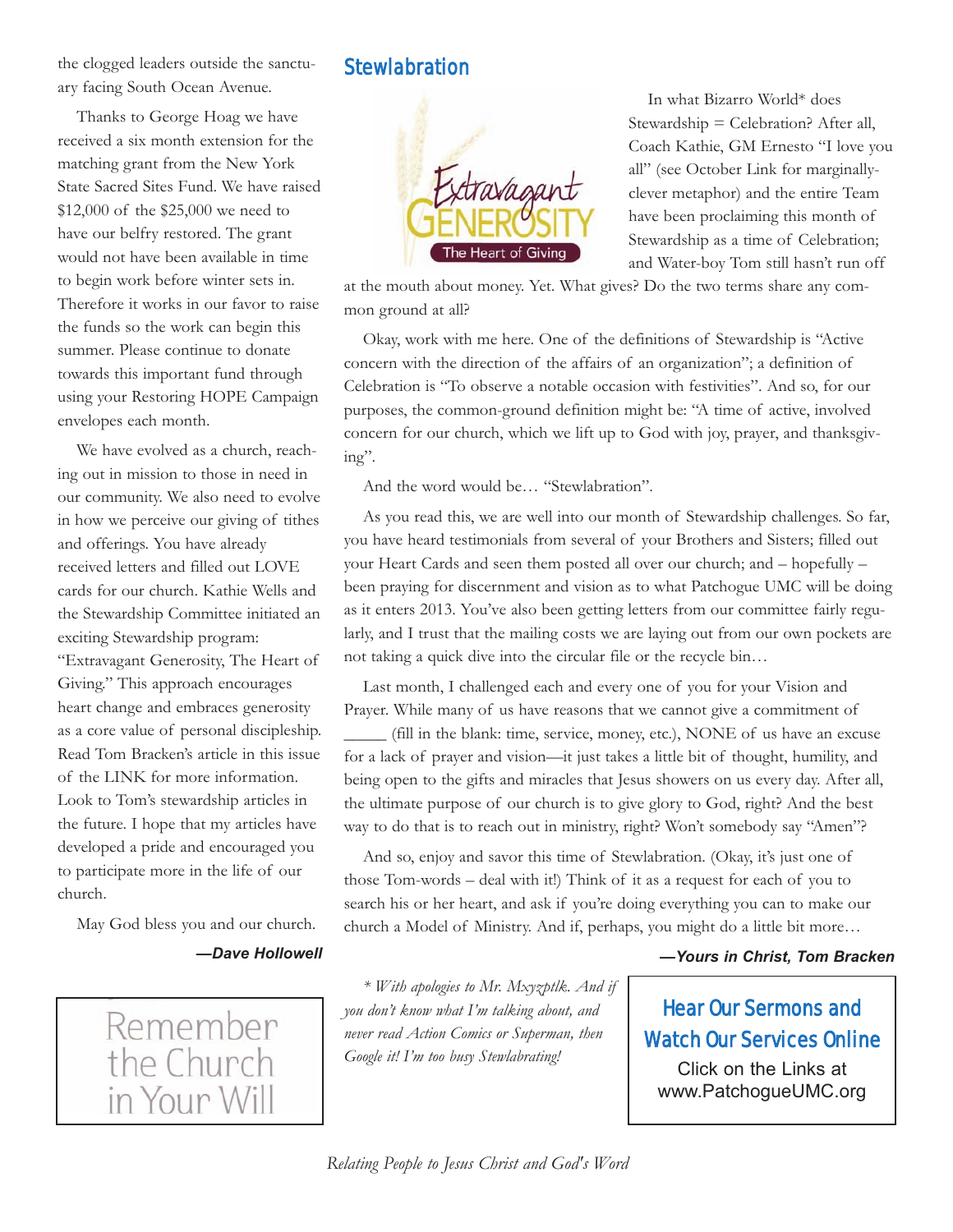## **United Methodist Church of Patchogue November 2012**

| <b>Sun</b>                                                                                                                                                                 | Mon                                             | <b>Tue</b>                                                                                            | <b>Wed</b>                                                                                 | <b>Thu</b>                                       | <b>Fri</b>                                                     | <b>Sat</b>                                                                     |
|----------------------------------------------------------------------------------------------------------------------------------------------------------------------------|-------------------------------------------------|-------------------------------------------------------------------------------------------------------|--------------------------------------------------------------------------------------------|--------------------------------------------------|----------------------------------------------------------------|--------------------------------------------------------------------------------|
|                                                                                                                                                                            |                                                 |                                                                                                       |                                                                                            | $\overline{l}$<br>$7:30$ p.m.-Choir<br>Rehearsal | $\overline{2}$<br>$7:00 p.m. -N/A$<br>$7:30$ p.m.—<br>Recovery | $\mathfrak{Z}$<br>$8:00$ p.m.-<br><b>Salvation Army</b><br><b>Band Concert</b> |
| $\overline{4}$<br>$9:00$ a.m.-Bible<br>Study<br>$10$ a.m. $-$<br>Communion<br>Worship/Sunday<br>School<br>11:30 a.m.-Church<br>Council<br>2-4 p.m.-Marcelo<br>Lucero Vigil | 5<br>7 p.m.-Prayer<br>Ministry<br>$7 p.m. -AA$  | 6<br>$10$ a.m.-Noon-<br>Food Pantry<br>$6:30$ p.m.-ESL<br>$7:00 p.m. -AA$<br>$7:30$ p.m.-<br>Recovery | 7<br>7:30 p.m.--Bible<br>Study                                                             | 8<br>7:30 p.m.-Choir<br>Rehearsal                | 9<br>$7:00 p.m. -N/A$<br>$7:30$ p.m.-<br>Recovery              | 10                                                                             |
| 11<br>9:00 a.m.-Bible<br>Study<br>10 a.m.-Worship/<br>Sunday School<br>$11:30$ a.m.-<br>Finance                                                                            | 12<br>7 p.m.-Prayer<br>Ministry<br>$7 p.m. -AA$ | 13<br>$10$ a.m.-Noon-<br>Food Pantry<br>$6:30$ p.m.-ESL<br>7:00 p.m.-AA<br>$7:30$ p.m.-<br>Recovery   | 14<br>7:30 p.m.-Bible<br>Study                                                             | 15<br>7:30 p.m.-Choir<br>Rehearsal               | 16<br>$7:00$ p.m.- $-N/A$<br>$7:30$ p.m.—<br>Recovery          | 17<br>$9:30$ a.m.-UMW                                                          |
| 18<br>$9:00$ a.m. - Bible<br>Study<br>10 a.m.— Worship/<br>Sunday School<br>$11:30$ a.m.-<br><b>Confirmation Class</b>                                                     | 19<br>7 p.m.-Prayer<br>Ministry<br>$7 p.m. -AA$ | 20<br>$10$ a.m.-Noon-<br>Food Pantry<br>$6:30$ p.m.-ESL<br>7:00 p.m.-AA<br>$7:30$ p.m.-<br>Recovery   | 21<br>$7:00$ p.m.-<br>Interfaith Thanksgiv-<br>ing Service at<br>Church of The<br>Nazarene | 22<br>11:00 a.m-<br>Thanksgiving Meal            | 23<br>$7:00$ p.m.- $-N/A$<br>$7:30$ p.m.-<br>Recovery          | 24                                                                             |
| 25<br>$9:00$ a.m.-Bible<br>Study<br>10 a.m.— Worship/<br>Sunday School<br>$11:30$ a.m.-<br>Trustees                                                                        | 26<br>7 p.m.-Prayer<br>Ministry<br>$7 p.m. -AA$ | 27<br>$10$ a.m.-Noon-<br>Food Pantry<br>6:30 p.m.-ESL<br>7:00 p.m.-- AA<br>$7:30$ p.m.-<br>Recovery   | 28<br>$7:30$ p.m.---Bible<br>Study                                                         | 29<br>$7:30$ p.m.-Choir<br>Rehearsal             | 30<br>$7:00 p.m. -N/A$<br>$7:30$ p.m.-<br>Recovery             |                                                                                |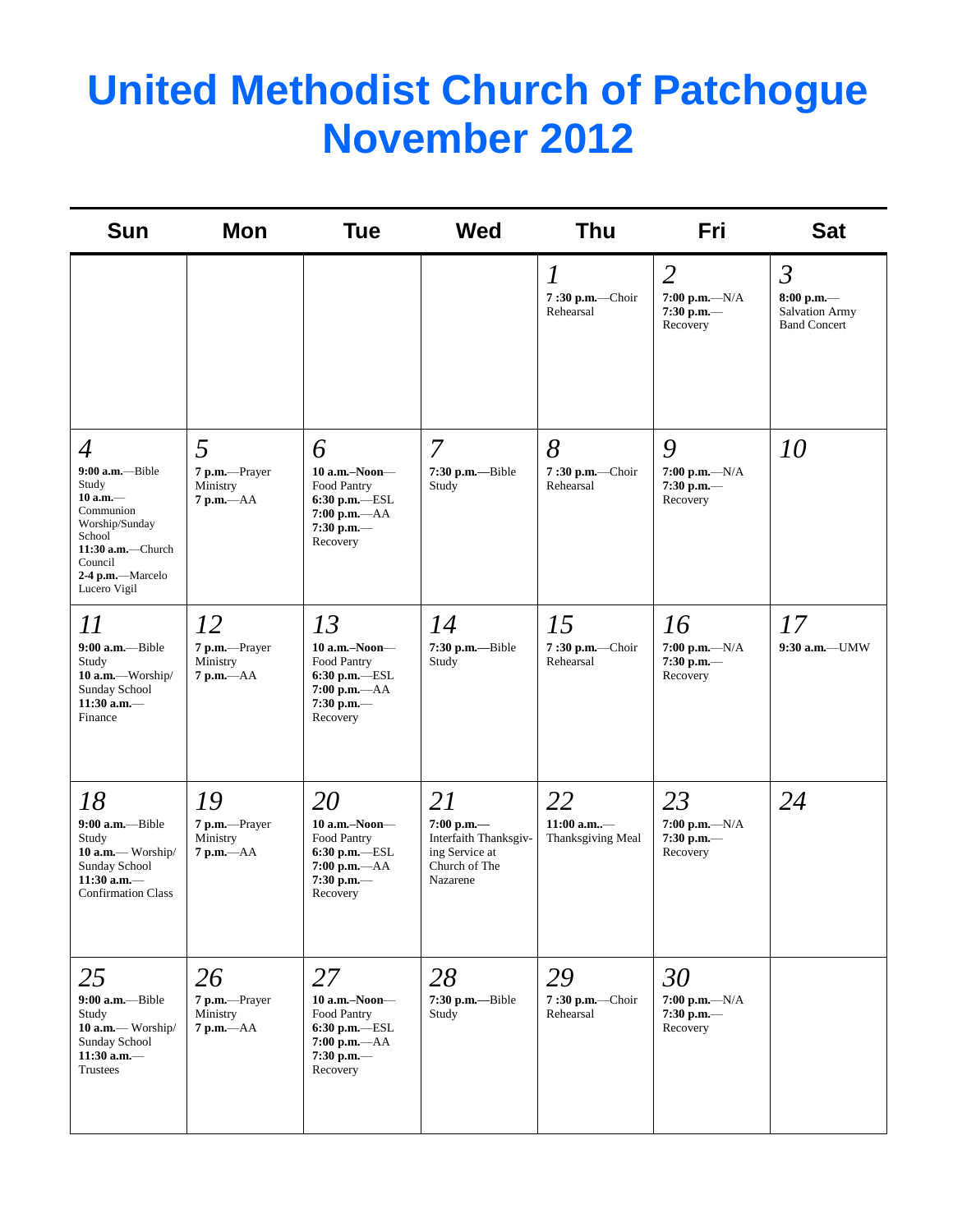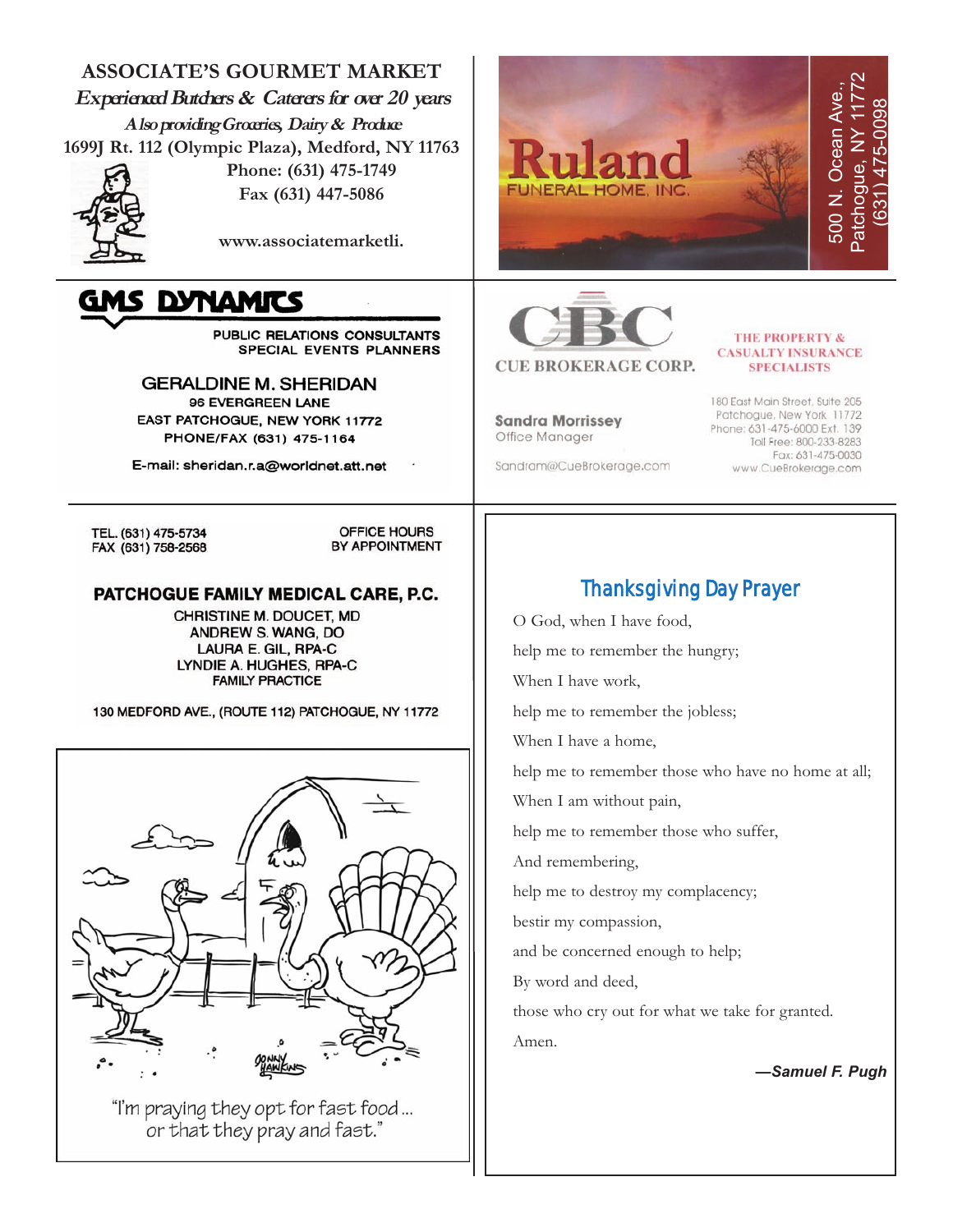#### Did Jesus Have A Wife?

If Jesus had been married, don't you think Paul or the biblical Gospel writers would have mentioned it?

That's the question many Christians have raised after the announcement by Harvard Divinity School professor Karen L. King of a fourth-century papyrus fragment in the Egyptian language Coptic that includes the phrase: "Jesus said to them, my wife."

Some scholars already have raised concerns that the fragment — which is of unknown provenance — could be a forgery meant to look like something 1,700 years old.

But even if it is authentic, King and United Methodist scholars of early Christianity are quick to emphasize that the discovery offers no evidence about the historical Jesus. It does not prove Jesus was married.

For one thing, there's a greater distance between any fourth-century document from Jesus' day than between a document from ours and George Washington's. King speculates that the fragment she labels the "Gospel of Jesus' Wife" might be a translation of an earlier Greek text from the second half of the second century, but even that possibility puts it significantly later than Paul's letters and the biblical Gospels.

"Rather, the importance of the 'Gospel of Jesus's Wife' lies in supplying a new voice within the diverse chorus of early Christian traditions about Jesus that documents that some Christians depicted Jesus as married," says a draft of King's research paper to be published in the January 2013 issue of the Harvard Theological Review.

Still, this small piece of papyrus, no bigger than a cell phone, already has reignited an old debate about Jesus' marital status — one that long predates "The Da Vinci Code's" climb on the U.S. best-seller lists.

Many religion scholars, including United Methodists and those at United Methodist-related universities and seminaries, see the find as a teaching opportunity.

"I think we should take it very seriously as an example of debates going on in early Christianity," said Mark A. Chancey, a United Methodist lay person and professor of religious studies at Southern Methodist University in Dallas. He recently co-authored a book on the archaeology of early Judaism and Christianity, "Alexander to Constantine: Archaeology of the Land of the Bible."

"It gives us perspective on the debates we're having in our own day about who is suited in leadership roles in the church and who is regarded as worthy of having special insight. The particulars are different, but in their own way, these are still very live issues in our own church," he continued. "What we are seeing increasingly is that early Christianity was more diverse and less static than we often imagine."

#### **Scripture and the historical Jesus**

The New Testament makes no mention of whether Jesus was married. Likewise, even previously discovered Gnostic gospels and other extra-canonical texts leave his marital status open to question.

As Chancey put it, the fragment is the first found that makes "specific mention of a Mrs. Jesus."

A number of scholars of the New

Testament and early Christianity, including Chancey, find that silence telling.

"I think it is possible but unlikely that Jesus was married," said Mark Goodacre, associate professor of religion at Duke University in Durham, N.C. Goodacre has posted multiple entries on the find at his New Testament blog.

Ben Witherington III, New Testament professor at Asbury Theological Seminary in Wilmore, Ky., notes that Jesus as itinerant preacher likely did not have time for conventional family life.

"He was more than a little busy bringing in God's Kingdom, healing the sick, etc.," said Witherington, who is an ordained United Methodist elder and has a Ph.D. "Even when he goes home, say in Mark 6, there is no evidence he has his own house or family there. It's only his brothers, sisters and mother who are referred to as his fami- $\mathrm{ly:}$ 

Joel B. Green, an ordained United Methodist elder and associate dean of the Center for Advanced Theological Studies at the evangelical Fuller Theological Seminary in Pasadena, Calif., raises a possible interpretation of the fragment.

"Jesus' reference to 'my wife' could be a metaphorical reference to the church. This would be a departure from texts that refer to the church as the bride (not the wife) of Christ, but this possibility ought to be considered," said Green, who was New Testament editor of the Common English Bible.

*Continued On Page 8*

*Celebrate your life! Witness for your faith!*